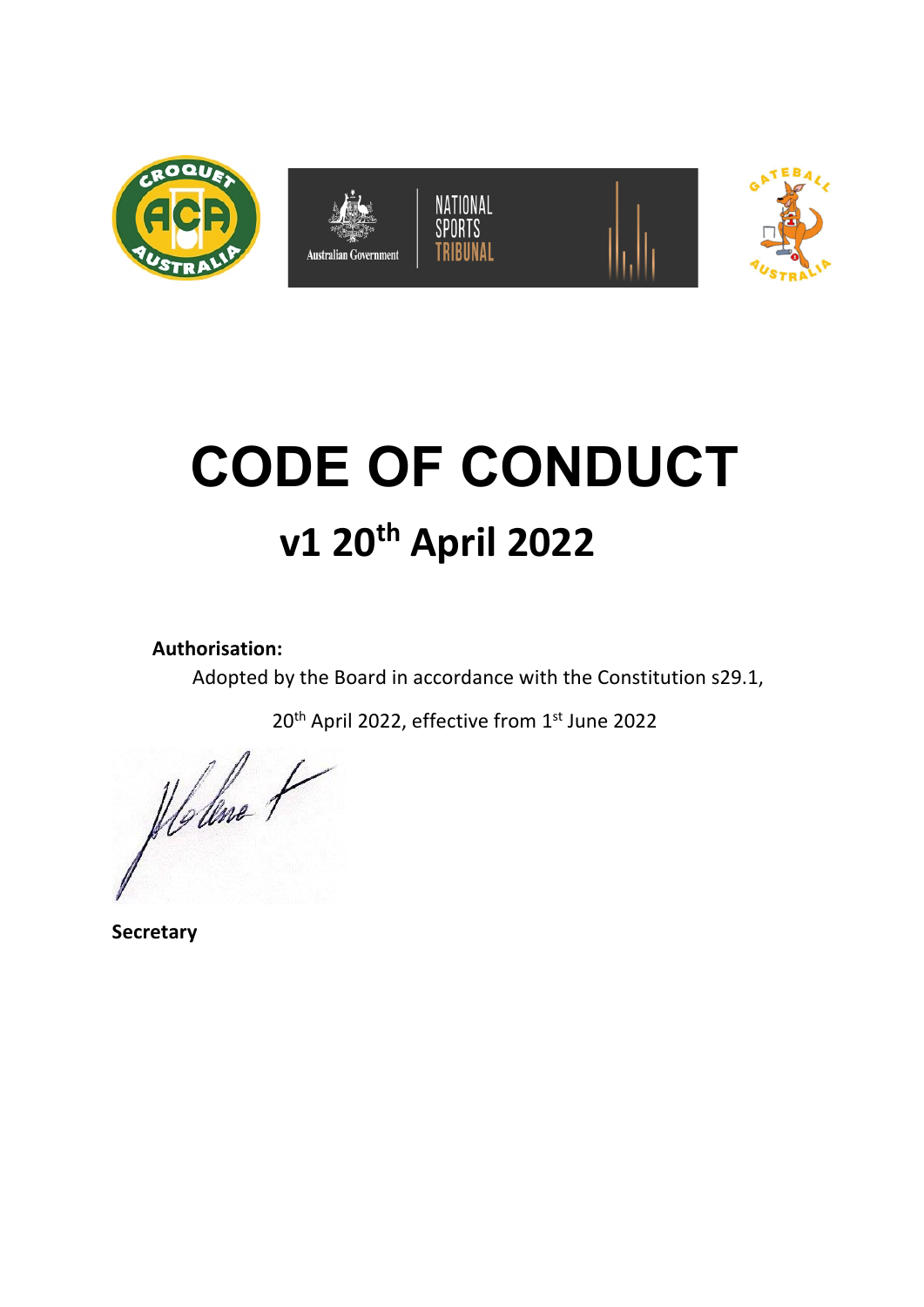## **Contents**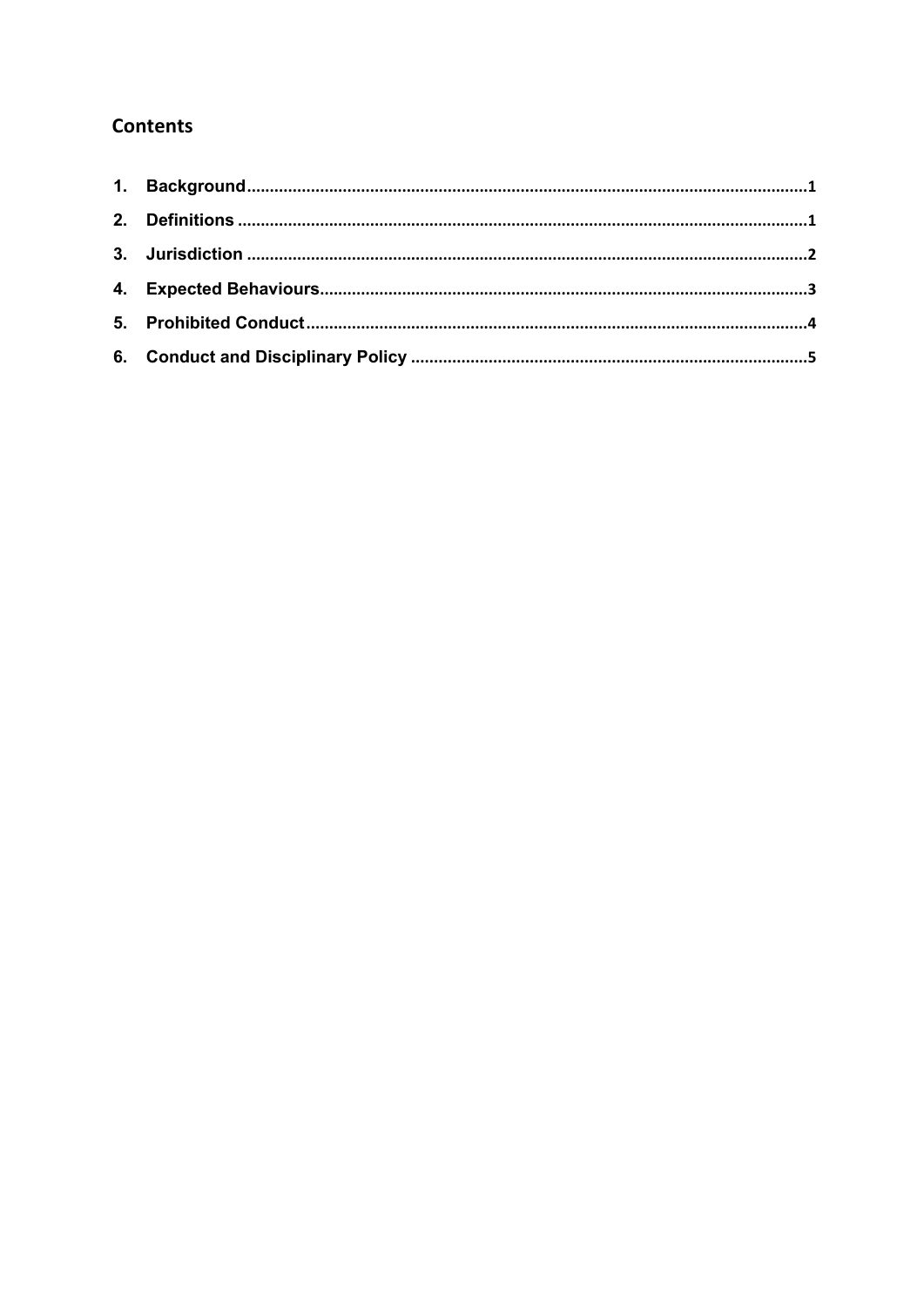## **1. Background**

- 1.1. The Australian Croquet Association Inc. (ACA) is committed to promoting and strengthening the positive image of Croquet and Gateball and its Participants in Australia and to ensuring that everyone involved with Croquet and Gateball is treated with respect and dignity.
- 1.2. This Code of Conduct aims to ensure that everyone involved in Croquet and Gateball is aware of the standards of behaviour expected of them and the mechanism for dealing with any conduct that is alleged to breach the Code of Conduct.
- 1.3. This Code of Conduct:
	- (a) Prescribes Prohibited Conduct;
	- (b) Can be adopted at the ACA, Member Organisation and Affiliate level without amendment; and
	- (c) Does not cover conduct and disciplinary matters arising under policies that form part of the National Integrity Framework.
- 1.4. The National Integrity Framework does not apply to this Code of Conduct but sits alongside it. Where a provision is inconsistent with the National Integrity Framework, the National Integrity Framework will apply to the extent of that inconsistency.

## **2. Definitions**

In this Policy the following words have the corresponding meaning:

**ACA** means Australian Croquet Association Inc. trading as either Croquet Australia or Gateball Australia.

**Activity** means a Sport contest, match, competition, event, or activity (including training), whether on a one-off basis or as part of a series, league, or competition, sanctioned or organised by ACA or a Sport Organisation.

**Affiliate** means a member of a Member Organisation including (as applicable) clubs, districts, regions and States.

**Authorised Provider** means any non-Sport Organisation authorised to conduct an Activity.

**Code of Conduct** means this Code of Conduct.

**Croquet** means the sport of Croquet, including Association Croquet, Golf Croquet and Ricochet, and a reference to Croquet means collectively ACA, Member Organisations and Affiliates.

**Gateball** means the sport of Gateball, and a reference to Gateball means collectively ACA, Member Organisations and Affiliates.

**Member Organisation** means a sporting organisation that is a member of ACA in accordance with the provisions of the ACA Constitution.

**National Integrity Framework** means the set of "National Integrity Framework" integrity policies produced by Sport Integrity Australia from time to time if and as adopted by ACA.

#### **Participant** means:

- (a) Athletes who are registered with a Sport Organisation or entitled to participate in an Activity;
- (b) Coaches appointed to train an athlete or team in an Activity;
- (c) Administrators who have a role in the administration or operation of a Sport Organisation, including owners, directors, committee members or other persons;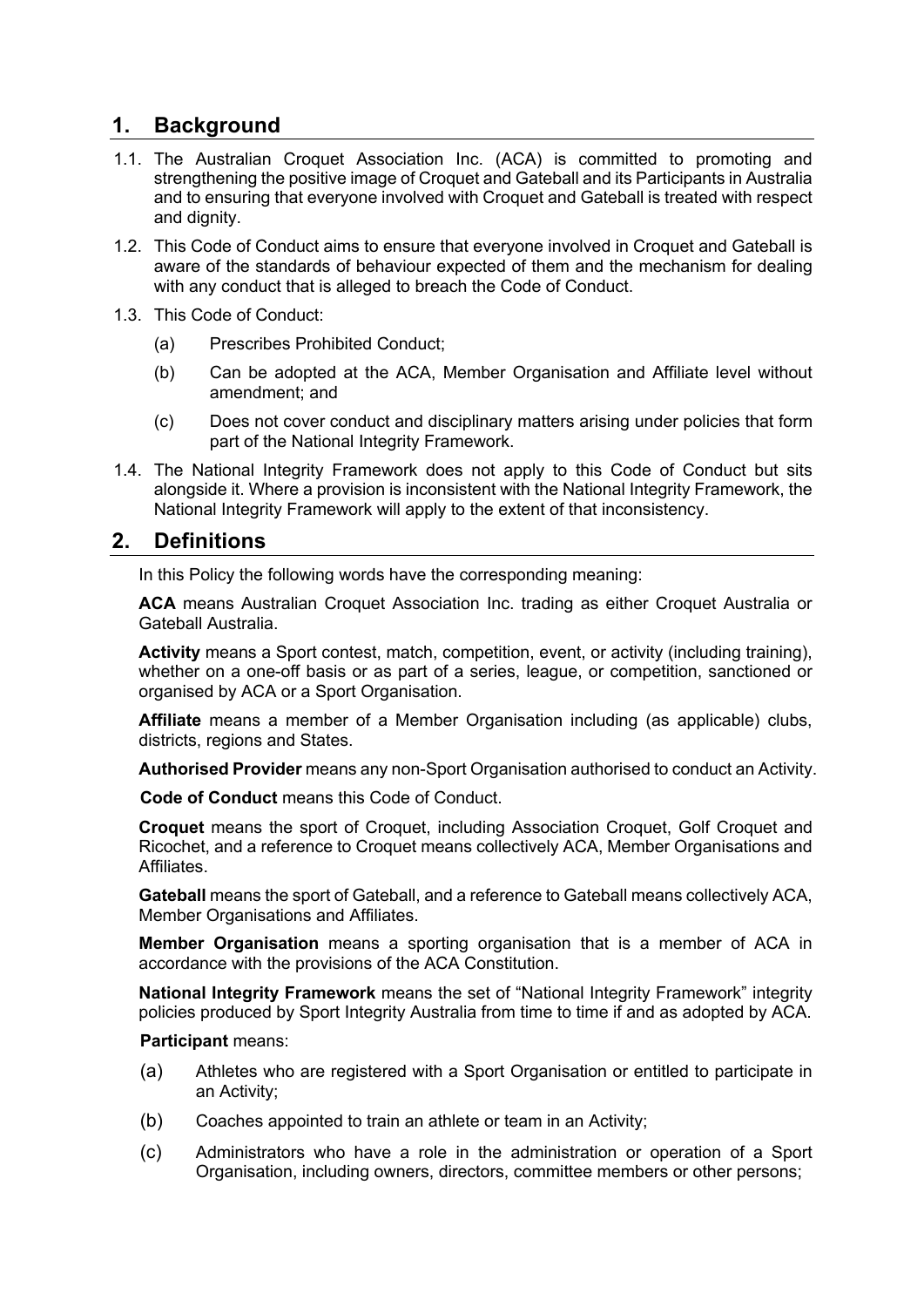- (d) Officials including referees, umpires, technical officials, or other officials appointed by a Sport Organisation or any league, competition, series, club or team sanctioned by a Sport Organisation;
- (e) Support personnel who are appointed in a professional or voluntary capacity by a Sport Organisation or any league, competition, series, club or team sanctioned by a Sport Organisation including sports science sport medicine personnel, team managers, agents, selectors, and team staff members; and

**Prohibited Conduct** means the conduct proscribed at clause 5.1 of this Code of Conduct.

**Relevant Organisation** means any of the following organisations:

- (a) A Sport Organisation;
- (b) An Authorised Provider;
- (c) A team, which means any collection or squad of athletes who compete and/or train in the Sport; and
- (d) Any other organisation that has agreed to be bound by this Policy.

**Relevant Person** means any of the following individuals:

- (a) An individual registered as a member of a Sport Organisation;
- (b) A Participant;
- (c) An employee employed by ACA, a Sport Organisation or an Authorised Provider;
- (d) A contractor engaged directly or via an organisation to provide services for or on behalf of ACA, a Sport Organisation or an Authorised Provider;
- (e) A volunteer engaged by ACA, a Sport Organisation or an Authorised Provider in any capacity who is not otherwise an employee or contractor, including directors and office holders, officials, administrators and team and support personnel; and
- (f) Any other individual who has agreed to be bound by this Policy.

**Sport Organisation** means ACA and each Member Organisation or Affiliate that has adopted this Policy.

#### **3. Jurisdiction**

#### **3.1. To whom the Code of Conduct applies**

The Code of Conduct applies to:

- (a) Relevant Persons; and
- (b) Relevant Organisations.

#### **3.2. When the Code of Conduct applies**

- (a) All Relevant Persons and Relevant Organisations to which this Code of Conduct applies must comply with this Code of Conduct (while they are a Relevant Person or Relevant Organisation):
	- (i) In relation to any dealings they have with Relevant Organisations or their staff, contractors and representatives;
	- (ii) Wherever there is a recognised Croquet or Gateball or Relevant Organisation connection, including participation in Activities and on social media where there is such a connection;
	- (iii) When dealing with other Relevant Persons or Relevant Organisations in their capacity as a Relevant Person or Relevant Organisation; and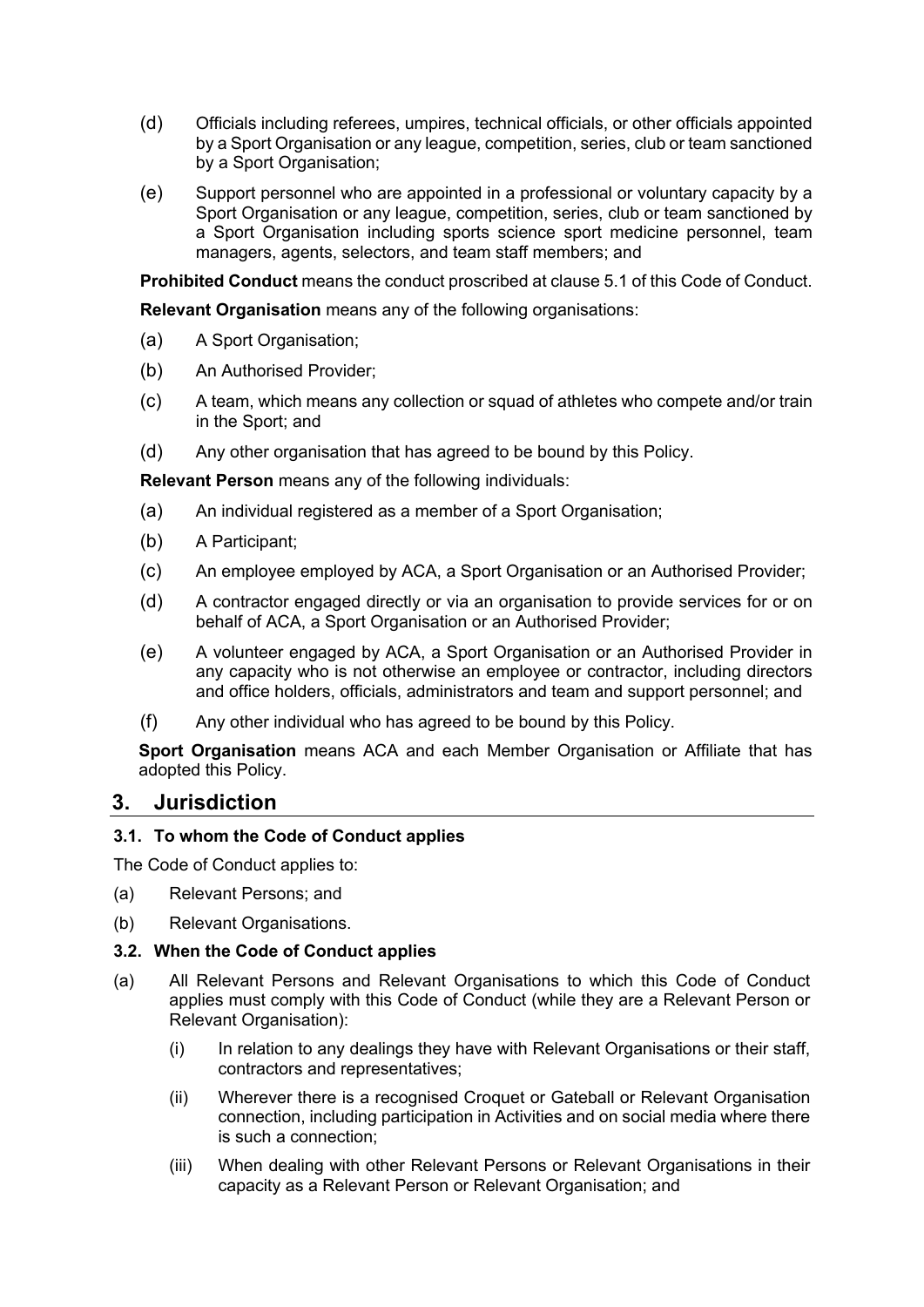- (iv) In relation to their membership or standing as a Relevant Person or Relevant Organisation in general.
- (b) Where there is no direct or indirect link other than the fact that one or more parties are Relevant Persons or Relevant Organisations, interactions (including social media interactions) involving one or more Relevant Persons or Relevant Organisations are not within the scope of this Code of Conduct.
- (c) Where the Relevant Organisation determines, in its absolute discretion, that the alleged Prohibited Conduct would be more appropriately dealt with under a different policy, it may refer the alleged Prohibited Conduct for determination under that other policy. If the alleged Prohibited Conduct may also constitute Prohibited Conduct under a National Integrity Framework policy, the Relevant Organisation will manage that alleged Prohibited Conduct under that policy unless and until it is determined that the matter should be managed as Prohibited Conduct under this Code of Conduct.

## **4. Expected Behaviours**

Relevant Persons and Relevant Organisations must:

- (a) Act and operate within the rules and spirit of Croquet and/or Gateball;
- (b) Be ethical, considerate, fair and honest in all dealings with other people and organisations;
- (c) Act with honesty, integrity and objectivity and be accountable for their own behaviour and actions;
- (d) Maintain appropriate, professional relationships with other Relevant Persons at all times;
- (e) Accept and respect the authority of Officials and not use offensive language or behaviour, show unnecessary dissension, displeasure or disapproval towards an Official, whether on or off the field of play;
- (f) Treat all Relevant Organisation representatives and other stakeholders with courtesy, respect, dignity and have proper regard for their rights and obligations;
- (g) Act with care and diligence to safeguard the health and safety of themselves, Relevant Organisation representatives and ensure their decisions and actions contribute to a safe environment and provide a safe environment for the conduct of Activities;
- (h) Not engage in conduct that is defined as Prohibited Conduct under any policy of the ACA National Integrity Framework, namely:
	- (i) The National Integrity Framework Policy;
	- (ii) The Member Protection Policy;
	- (iii) The Child Safeguarding Policy;
	- (iv) The Competition Manipulation and Sport Wagering Policy; and
	- (v) The Improper Use of Drugs and Medicine Policy;

*[Prohibited Conduct under the National Integrity Framework includes, without limitation:*

- *Abuse, bullying, harassment, sexual misconduct, unlawful discrimination, victimisation or vilification;*
- *Child abuse, grooming, misconduct with a child, failure to comply with child safe practices or with relevant obligations under child protection legislation including obligations relating to reporting, recruitment/screening and working with children checks;*
- *Improper manipulation of the result or course of a Sport activity or betting on a Sport activity;*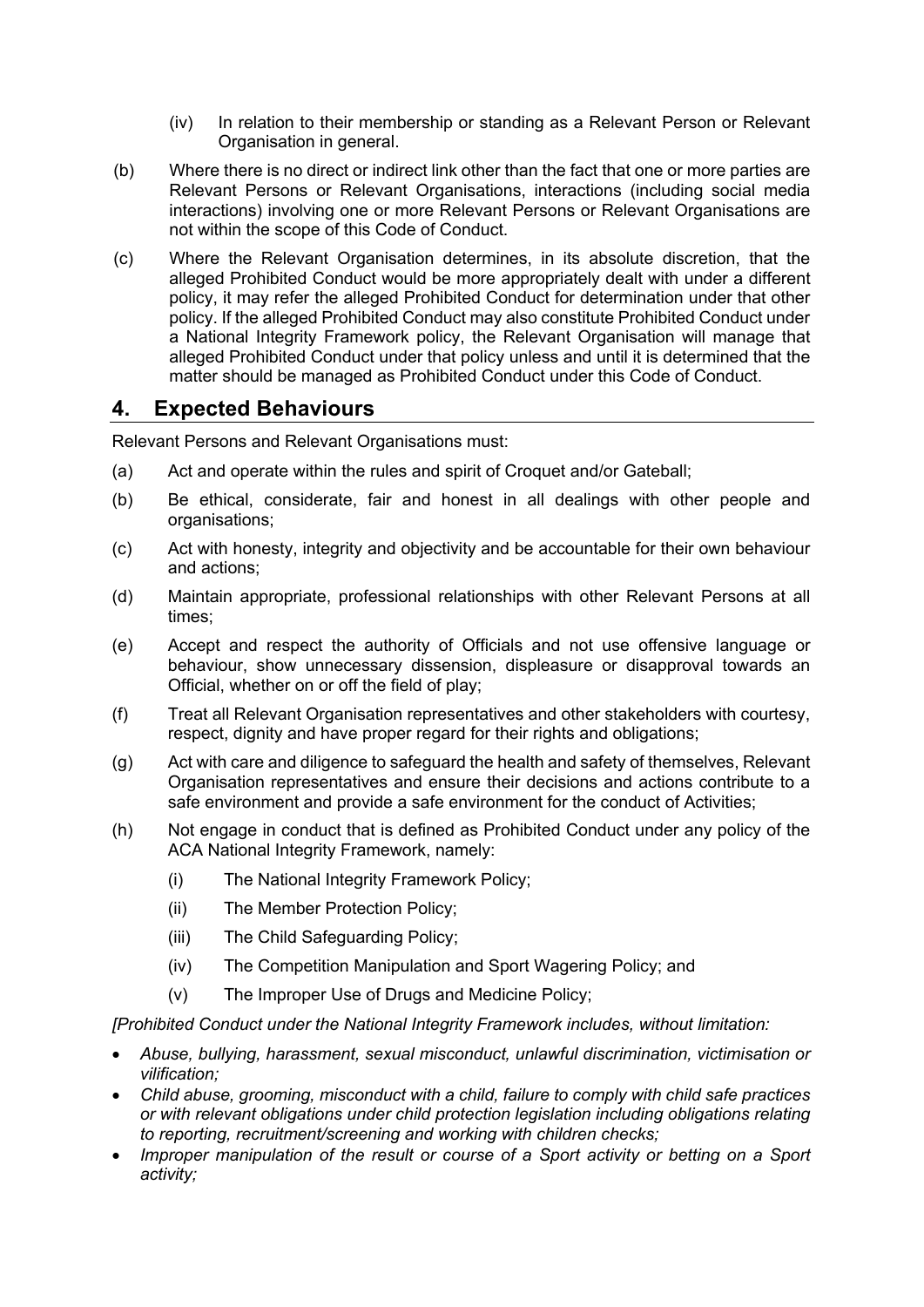- *Inappropriate disclosure of inside information;*
- *Use, possession or trafficking of illegal drugs; and*
- *Non-compliance with certain requirements relating to medications, injections and supplements.*

*Relevant Persons and Relevant Organisations should refer to the National Integrity Framework policies for a full list of Prohibited Conduct captured by the National Integrity Framework and detailed descriptions of such Prohibited Conduct.]*

- (i) Respect and protect confidential information obtained through Activities, whether regarding individuals or organisational information;
- (j) Not engage in behaviour that is:
	- (i) drunk and disorderly;
	- (ii) public or domestic violence;
	- (iii) continued or unreasonable disruption of Relevant Organisation representatives performing their duties; or
	- (iv) unlawful or unsafe;
- (k) Not undertake any behaviour prohibited by a venue's ticketing or entry conditions, at, in or around that venue at which an Activity is taking place;
- (l) Not behave in a manner that creates a public nuisance and/or disturbance within or around a venue at which an Activity is taking place;
- (m) Comply with all reasonable directions of, and accept all decisions of, Relevant Organisation representatives; and
- (n) Not be in the possession or under the influence of an illegal drug, at, in or around a venue at which an Activity is taking place.

## **5. Prohibited Conduct**

- 5.1. A Relevant Person commits a breach of this Code of Conduct when they:
	- (a) Conduct themselves in any manner, or engage in any activity whether before, during or after an Activity that would impair public confidence in the safe and orderly conduct of the Activity;
	- (b) Engage in any conduct or activity including, without limitation, making public comment (including on social media) which:
		- (i) brings a Relevant Organisation, a Relevant Person, Croquet or Gateball into disrepute; or
		- (ii) is or could be harmful to the interests of a Relevant Organisation Croquet or Gateball;
	- (c) Make improper use of information acquired by virtue of their position in a Relevant Organisation or in any team selected by a Relevant Organisation or their relationship with a Relevant Organisation to gain, directly or indirectly, an advantage for themselves or for any other person or to cause detriment to a Relevant Organisation; or
	- (d) Do not comply with any of clauses  $4(i)$  through  $4(n)$ , inclusive.
- 5.2. Conduct that is alleged Prohibited Conduct under the National Integrity Framework will be dealt with in accordance with the National Integrity Framework whether or not it is also prohibited under this Code of Conduct.